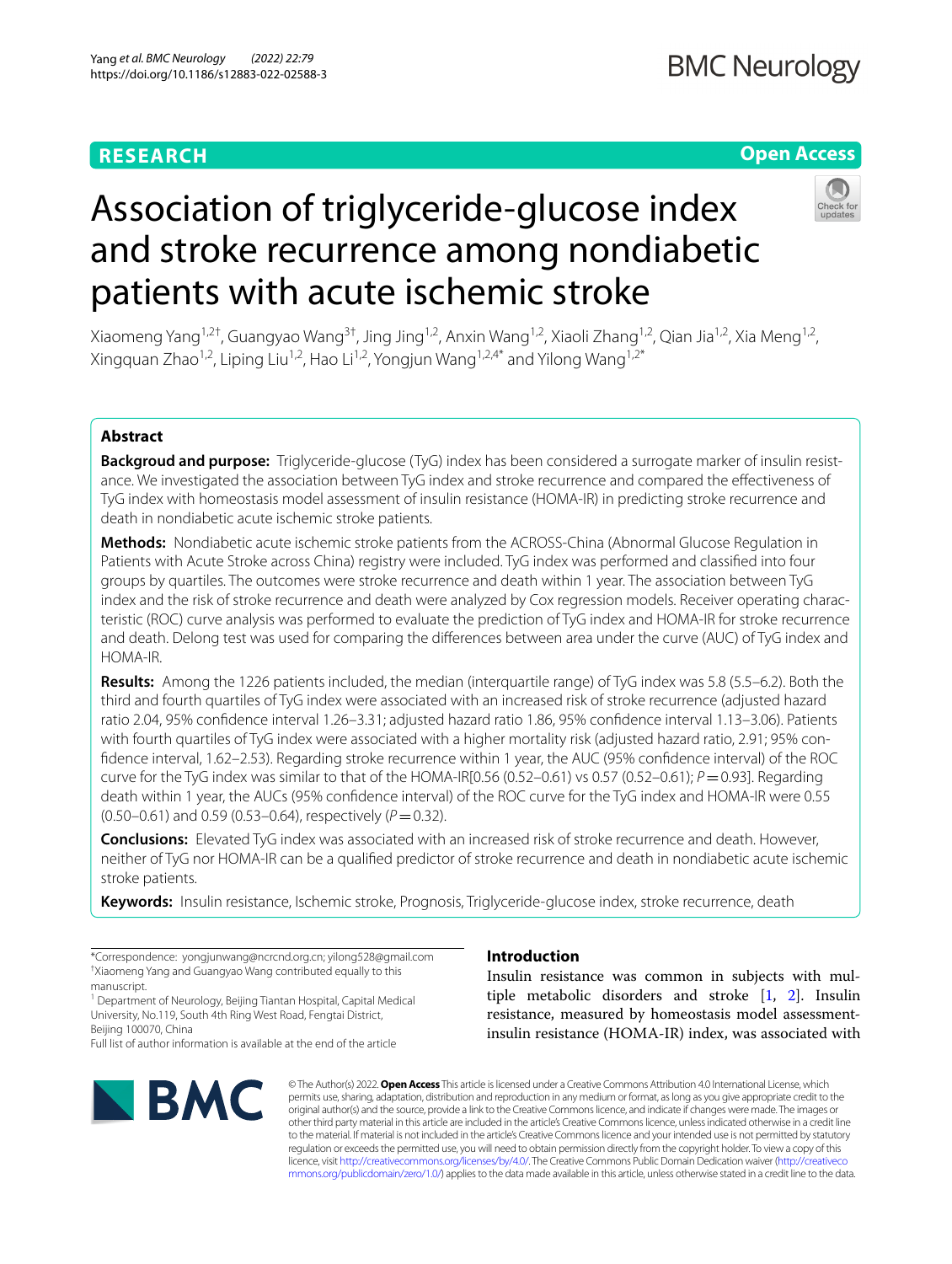an increased risk of stroke recurrence in nondiabetic patients with acute ischemic stroke [\[3](#page-7-2)]. Previous studies have illustrated the importance of triglycerides in the pathogenesis of insulin resistance and the biological plausibility for using triglycerides levels as a surrogate in the identifcation of insulin resistance. Besides, the levels of fasting triglyceride and glucose are universally available in the clinical practice [[4,](#page-7-3) [5](#page-7-4)]. Some studies showed that Triglyceride-glucose (TyG) index was more independently associated with the presence of coronary artery atherosclerosis [\[6](#page-7-5)], carotid atherosclerosis [\[7\]](#page-7-6), and the development of diabetes [[8\]](#page-7-7) than HOMA-IR. Another study showed that TyG index was similar to HOMA-IR in prediction of diabetes [[9\]](#page-7-8). However, few studies have investigated the relationship between TyG index and stroke recurrence or death and compared the efectiveness of TyG index and HOMA-IR in predicting stroke recurrence or death in nondiabetic acute ischemic stroke patients.

Using data from the ACROSS-China registry (Abnormal Glucose Regulation in Patients With Acute Stroke Across China), we aim to investigate the association between TyG index and stroke recurrence together with death, and compare efectiveness of TyG index and HOMA-IR in predicting stroke recurrence and death of nondiabetic acute ischemic stroke patients.

#### **Methods**

#### **Study participants**

The detailed design of the ACROSS-China study has been described previously [\[10\]](#page-7-9). Briefy, ACROSS-China is a nationwide prospective cohort study which aimed to investigate the prevalence of abnormal glucose regulation in hospitalized patients with a frst-ever ischemic and hemorrhagic stroke within 14 days after onset and the relationship of abnormal glucose regulation with the prognosis of stroke from 2008 to 2009 across China. The ACROSS-China study has been approved by the ethics committee of Beijing Tiantan Hospital, Capital Medical University and all participating hospitals. All participants or their legal representatives have provided written informed consent.

Acute ischemic stroke patients without a history of diabetes mellitus in the ACROSS-China study were included in this analysis. The definition of history of diabetes mellitus was based on the previous medical records and use of hypoglycemia agents. According to the World Health Organization criteria [[11](#page-7-10)], acute ischemic stroke was diagnosed with confrmation by brain computed tomography or magnetic resonance imaging.

#### **Data collection**

Patient information including demographic characteristics, medical history, and risk factors were recorded within 24 h after admission through face-to-face interviews by trained interviewers from the participating hospitals according to a standardized protocol. According to the TOAST (Trial of ORG 10,172 in Acute Stroke Treatment) criteria, the etiologic subtypes of acute ischemic stroke were classified  $[12]$  $[12]$ . The National Institutes of Health Stroke Scale (NIHSS) was used to assess the severity of neurological impairment within 24 h after admission. Complications of pulmonary or urinary infection and medications used during hospitalization were recorded.

#### **Evaluation of TyG index**

The first overnight fasting venous blood samples (at least 8 h) were drawn to measure the fasting triglyceride. Triglyceride was enzymatically measured using spectrophotometric methods. Fasting venous blood samples were drawn to measure fasting glucose levels on day  $14 \pm 3$  after stroke or before discharge (if length of stay in hospital was < 14 days) after overnight fasting (at least 8 h). Fasting glucose was measured by using an enzymatic method. TyG index was calculated as ln (fasting triglyceride  $[mg/dL] \times$  fasting glucose  $[mg/dL]/2$  [\[6](#page-7-5)].

#### **Evaluation of HOMA‑IR**

Fasting venous blood samples were drawn to measure fasting insulin on day  $14\pm3$  after stroke or before discharge (if length of stay in hospital was<14 days) after overnight fasting (at least 8 h). Fasting insulin was measured by using a competitive radioimmunoassay (Diagnostic Products Corporation). The fasting glucose used to calculate the HOMA-IR was the same as the TyG index. HOMA-IR was calculated as fasting insulin  $[\mu U/H]$ mL]  $\times$  fasting glucose [mmol/L]/22.5) [\[13](#page-7-12)].

#### **Outcomes and follow‑up**

All patients enrolled in the ACROSS-China study were followed up at 12 months after stroke onset by a centralized telephone follow-up, which was based on a shared standardized interview protocol. The outcomes were stroke recurrence and death within 1 year. Stroke recurrence was defined as an aggravated primary neurological deficit, a new neurological deficit, or re-hospitalization caused by ischemic or hemorrhagic stroke [[14](#page-7-13)].

#### **Statistical analysis**

Patients were divided into four groups according to the quartiles of TyG index. Continuous variables were presented as median with interquartile range and categorical variables were presented as proportions. The baseline variables among different quartiles of TyG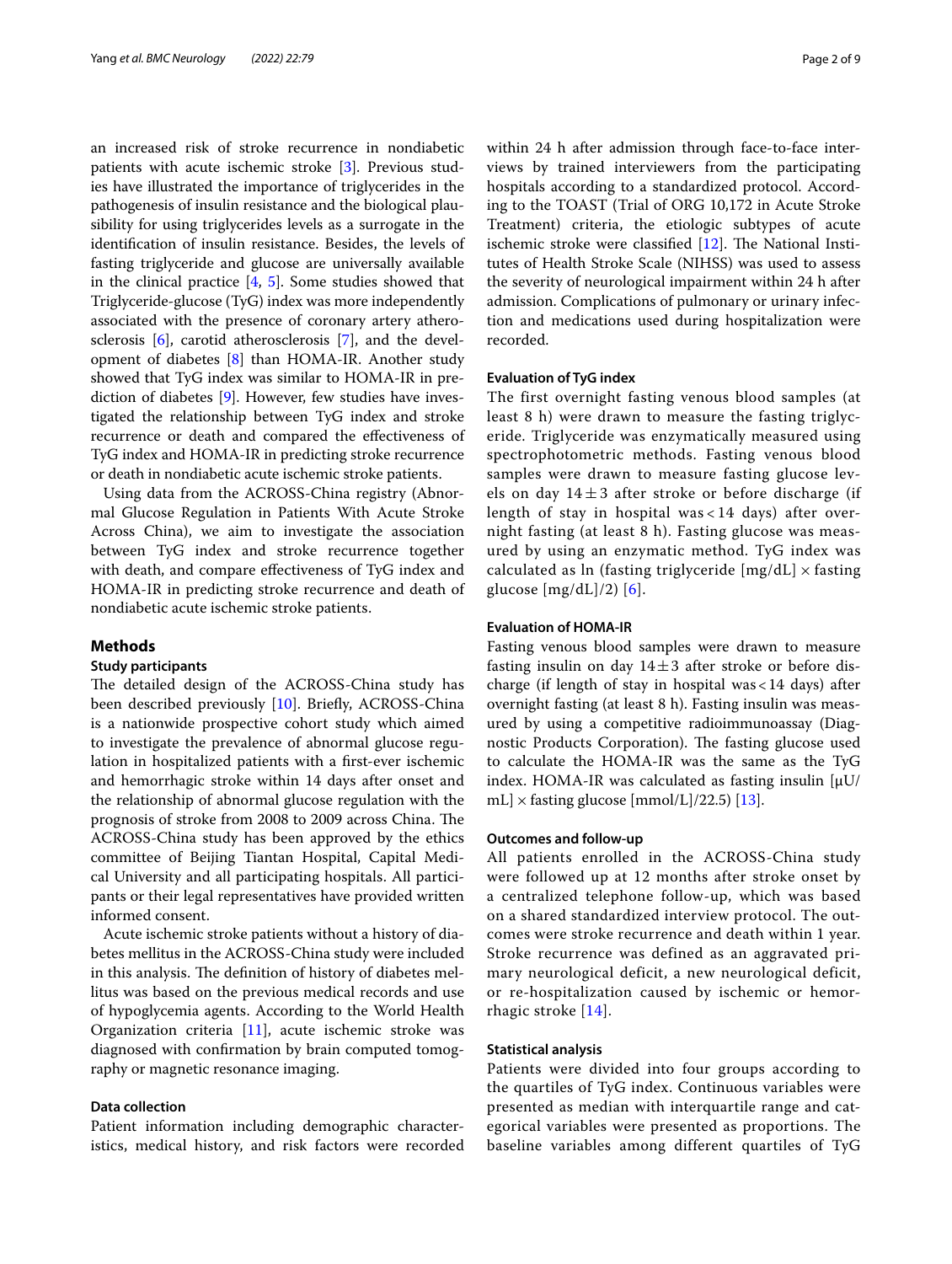index were compared by Wilcoxon or Kruskal–Wallis test for continuous variables and χ2 test for categorical variables. The associations of TyG index with stroke recurrence and death were analyzed by using Cox proportional-hazards regression models. In the multivariable model, all the potential confounders listed in Table [1](#page-2-0) were included. The area under the curve (AUC) of the receiver operating characteristics (ROC) curve and a 95% confidence interval were calculated to compare the predictive power of the HOMA-IR and TyG index for stroke recurrence and death. Delong test was used for comparing the differences between AUCs. We further evaluated the associations between TyG index and risk of outcomes in nondiabetic acute ischemic stroke patients without cardioembolism.

### **Results**

#### **Study participants**

A total of 2639 patients with acute ischemic stroke were enrolled in the ACROSS-China study. After excluding 534 patients with a history of diabetes mellitus, 568 patients with missing data on fasting insulin, fasting glucose and fasting triglyceride, 311 patients lost to follow up at 12-months, 1226 nondiabetic acute ischemic stroke patients were included in this analysis (Fig. [1\)](#page-3-0). Baseline characteristics of nondiabetic acute ischemic stroke patients included and not included were almost balanced, except that the patients included in this analysis were more likely to have higher body mass index and higher proportion of taking anticoagulation during hospitalization (Supplemental Table [1\)](#page-2-0).

<span id="page-2-0"></span>

|  | Table 1 Characteristics of patients included according to TyG index quartiles |  |  |  |  |  |  |
|--|-------------------------------------------------------------------------------|--|--|--|--|--|--|
|--|-------------------------------------------------------------------------------|--|--|--|--|--|--|

| <b>Characteristics</b>                      | Quartiles of the TyG index    |                               |                               |                               |         |  |  |
|---------------------------------------------|-------------------------------|-------------------------------|-------------------------------|-------------------------------|---------|--|--|
|                                             | Quartiles 1,<br>$4.31 - 5.48$ | Quartiles 2,<br>$5.48 - 5.81$ | Quartiles 3,<br>$5.81 - 6.22$ | Quartiles 4,<br>$6.22 - 8.17$ |         |  |  |
| Patients, n (%)                             | 306                           | 307                           | 307                           | 306                           |         |  |  |
| Male, n (%)                                 | 197(64.8)                     | 182(59.5)                     | 191(62.2)                     | 202(66.7)                     | 0.28    |  |  |
| Age, y, median (IQR)                        | 67.0(55.0-75.0)               | 65.0(53.0-75.0)               | $60.0(53.0 - 69.0)$           | 59.0(51.0-70.0)               | < 0.001 |  |  |
| BMI, median (IQR)                           | 24.0(21.6-26.2)               | 24.9(22.5-27.0)               | 24.9(22.9-27.3)               | 25.2(23.4-27.4)               | < 0.001 |  |  |
| Smoking, n (%)                              |                               |                               |                               |                               | 0.49    |  |  |
| Current smoker                              | 99(32.4)                      | 93(30.3)                      | 99(32.2)                      | 114(37.3)                     |         |  |  |
| Ever smoker                                 | 31(10.1)                      | 26(8.5)                       | 34(11.1)                      | 30(9.8)                       |         |  |  |
| Nonsmoker                                   | 176(57.5)                     | 188(61.2)                     | 174(56.7)                     | 162(52.9)                     |         |  |  |
| Medical history                             |                               |                               |                               |                               |         |  |  |
| Hypertension, n (%)                         | 161 (52.6)                    | 174(56.7)                     | 198(64.5)                     | 203(66.3)                     | 0.001   |  |  |
| Hyperlipidemia, n (%)                       | 20(6.5)                       | 28(9.1)                       | 43(14.0)                      | 50(16.3)                      | < 0.001 |  |  |
| Atrial fibrillation, n (%)                  | 34(11.1)                      | 17(5.5)                       | 14(4.6)                       | 10(3.3)                       | < 0.001 |  |  |
| Coronary heart disease, n (%)               | 32(10.5)                      | 39(12.7)                      | 39(12.7)                      | 38(12.4)                      | 0.80    |  |  |
| Medication during hospitalization, n (%)    |                               |                               |                               |                               |         |  |  |
| Antihypertensive drugs                      | 118(38.6)                     | 136(44.3)                     | 145(47.2)                     | 144(47.1)                     | 0.11    |  |  |
| <b>Statins</b>                              | 156(51.0)                     | 138(45.0)                     | 157(51.1)                     | 176(57.5)                     | 0.02    |  |  |
| Intravenous alteplase                       | 8(2.6)                        | 7(2.3)                        | 9(2.9)                        | 12(3.9)                       | 0.66    |  |  |
| Antiplatelet                                | 194(63.4)                     | 187(60.9)                     | 188(61.2)                     | 194(63.4)                     | 0.87    |  |  |
| Anticoagulation                             | 25(8.2)                       | 22(7.2)                       | 15(4.9)                       | 18(5.9)                       | 0.37    |  |  |
| Complications during hospitalization, n (%) |                               |                               |                               |                               |         |  |  |
| Pulmonary infection                         | 29(9.5)                       | 36(11.7)                      | 21(6.8)                       | 9(2.9)                        | < 0.001 |  |  |
| Urinary infection                           | 6(2.0)                        | 18(5.9)                       | 11(3.6)                       | 7(2.3)                        | 0.03    |  |  |
| NIHSS at admission, median (IQR)            | $4(2-8)$                      | $5(3-9)$                      | $4(2-8)$                      | $4(2-6)$                      | < 0.001 |  |  |
| TOAST subtypes, n (%)                       |                               |                               |                               |                               | 0.04    |  |  |
| Large artery atherosclerosis                | 184(60.1)                     | 194(63.2)                     | 188(61.2)                     | 185(60.5)                     |         |  |  |
| Small artery occlusion                      | 74(24.2)                      | 72(23.5)                      | 87(28.3)                      | 90(29.4)                      |         |  |  |
| Cardioembolism                              | 30(9.8)                       | 22(7.2)                       | 18(5.9)                       | 7(2.3)                        |         |  |  |
| Other/undetermined                          | 6(2.0)                        | 9(2.9)                        | 5(1.6)                        | 12(3.9)                       |         |  |  |
| Undefined                                   | 12(3.9)                       | 10(3.3)                       | 9(2.9)                        | 12(3.9)                       |         |  |  |

*Abbreviations:* TyG index indicates triglyceride glucose index, *BMI* Body mass index, *IQR* interquartile range, *NIHSS* National Institutes of Health Stroke Scale, *TOAST* Trial of Org 10,172 in Acute Stroke Treatment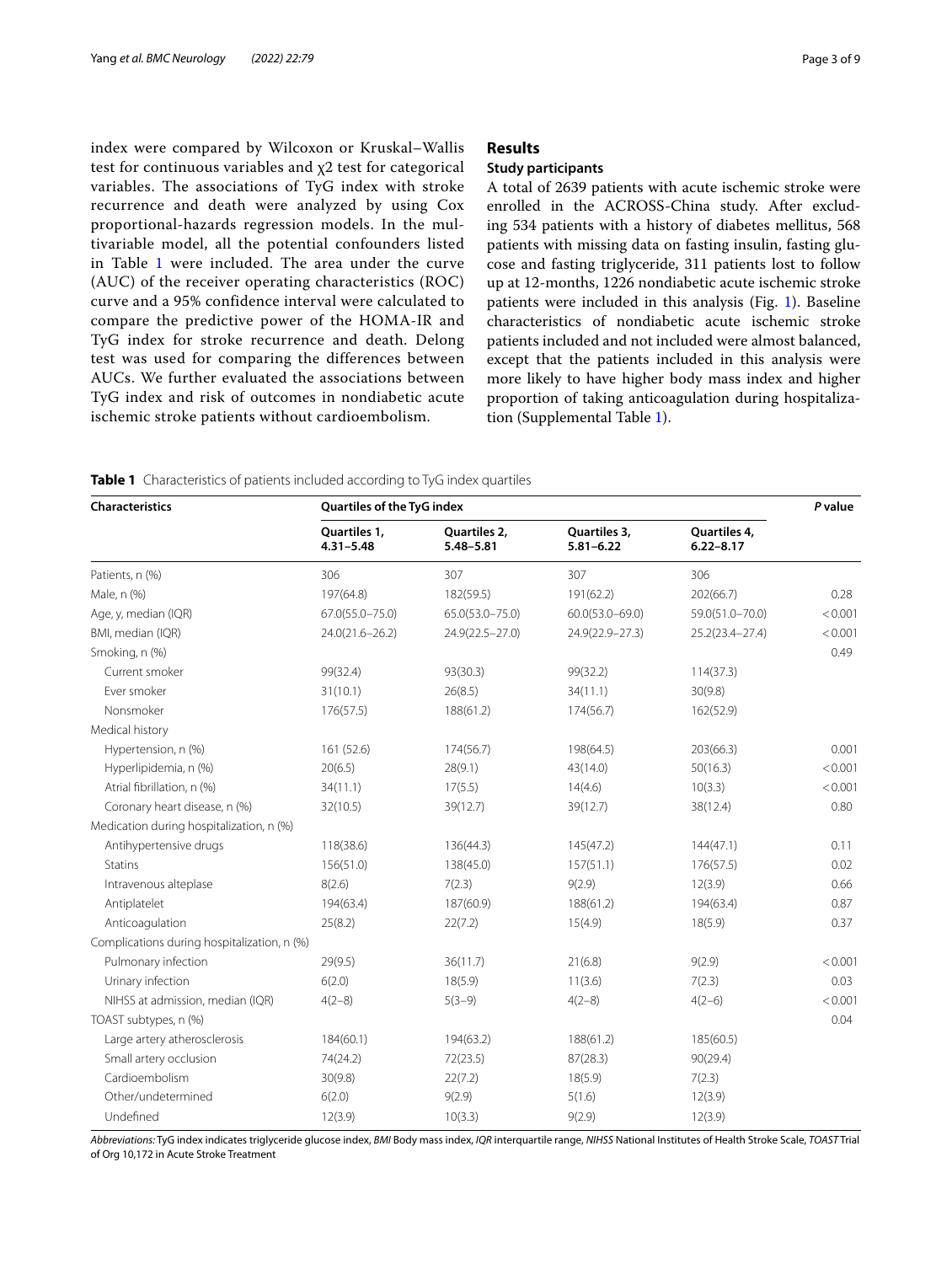

#### <span id="page-3-0"></span>**Baseline characteristics**

The baseline characteristics of nondiabetic acute ischemic stroke patients according to quartiles of TyG index are shown in Table [1.](#page-2-0) The median age was  $62$  years, 63.3% of them were male, and the median of TyG index was 5.8. Patients with higher TyG index were more likely to be younger; have slightly higher body mass index; have higher proportions of history of hypertension and hyperlipidemia; have lower proportions of history of atrial fbrillation; take statins during hospitalization; and have lower NIHSS at admission.

#### **Clinical outcomes according to TyG index and HOMA‑IR index**

Table [2](#page-4-0) shows the 1-year outcomes after nondiabetic acute ischemic stroke across the quartiles of TyG index. The cumulative occurrence of stroke recurrence and death was 14.5% and 9.3% at 1-year follow up. Patients with higher TyG index quartile showed a higher incidence of stroke recurrence within 1 year (log-rank test  $P=0.03$ ). After adjusted for age, sex, body mass index, smoking status, medical history of hypertension, hyperlipidemia, atrial fbrillation and coronary heart disease, antihypertensive drugs, statins, intravenous alteplase, antiplatelet and anticoagulation during hospitalization, pulmonary infection and urinary infection during hospitalization, NIHSS at admission and Trial of Org 10 172 in acute stroke treatment (TOAST) subtypes, patients in the third and fourth quartile of TyG index were associated with an increased risk of stroke recurrence (adjusted hazard ratio 2.04, 95% confdence interval 1.26–3.31; adjusted hazard ratio 1.86, 95% confdence interval 1.13–3.06). Patients with fourth quartiles of TyG index were associated with a higher mortality risk (adjusted hazard ratio, 2.91; 95% confdence interval, 1.62–2.53; *P* < 0.001).Similar results were observed in nondiabetic acute ischemic stroke patients without cardioembolism (Supplemental Table [2](#page-6-0) and [3\)](#page-6-0).

To further evaluate the predictive values of TyG index and HOMA-IR in predicting stroke recurrence and death in patients with nondiabetic acute ischemic stroke, the ROC curves and AUC regarding stroke recurrence and death were created (Fig. [2](#page-4-1) and Fig. [3](#page-5-0)). Regarding stroke recurrence within 1 year, the AUCs (95% confdence interval) of the ROC curve for the TyG index and HOMA-IR were 0.56 (0.52–0.61) and 0.57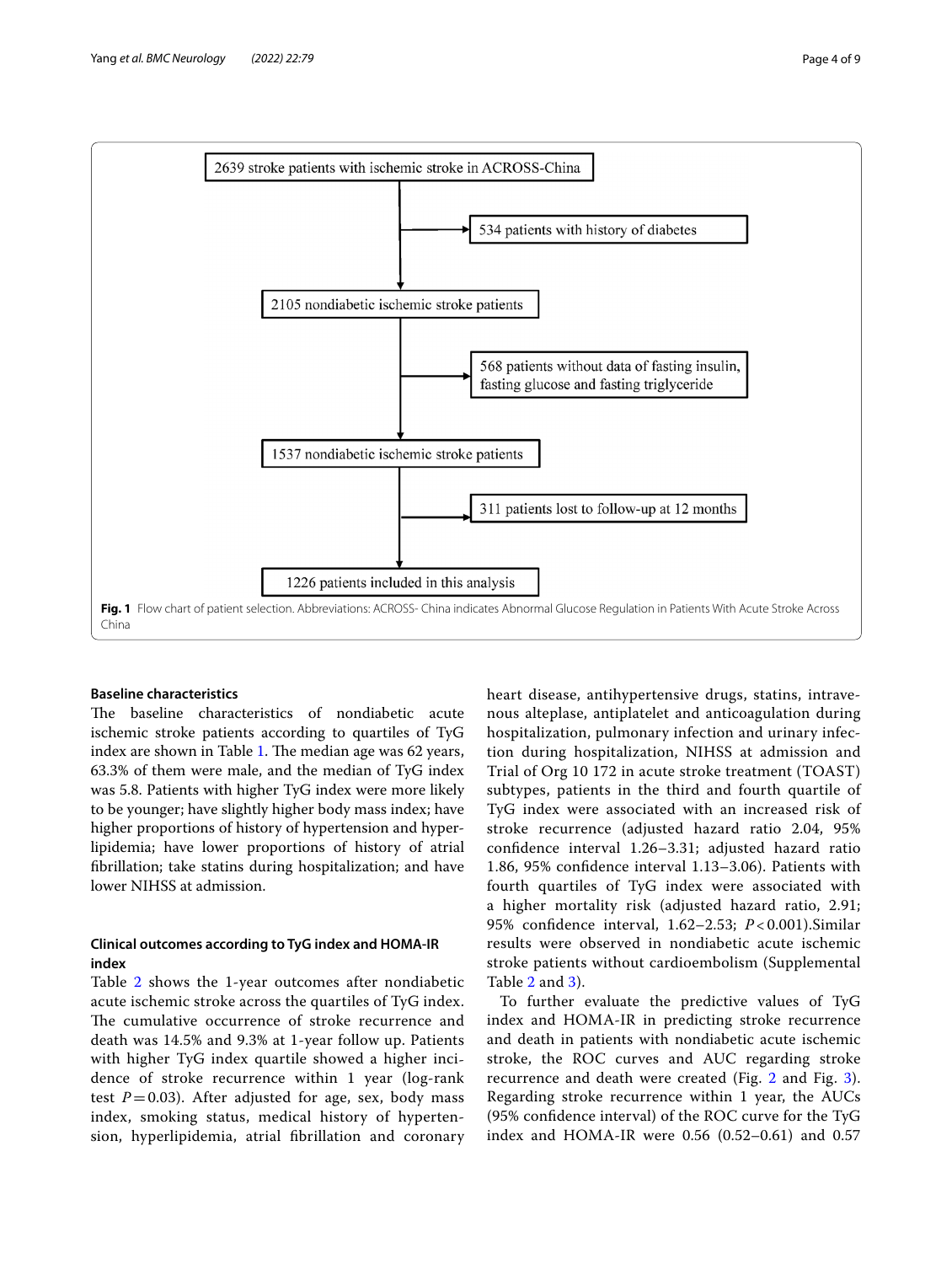| Prognosis         | <b>TyG</b> index  | n   | Events,  | Model 1                | P Value | Model 2 <sup>a</sup> | <b>P</b> Value |
|-------------------|-------------------|-----|----------|------------------------|---------|----------------------|----------------|
|                   |                   |     | n (%)    | Unadjusted HR (95% CI) |         | Adjusted HR (95% CI) |                |
| Stroke recurrence | $Q1(4.31 - 5.48)$ | 298 | 31(10.4) | Reference              |         | Reference            |                |
|                   | $Q2(5.48 - 5.81)$ | 290 | 37(12.8) | $1.38(0.83 - 2.29)$    | 0.21    | $1.33(0.80 - 2.23)$  | 0.27           |
|                   | $Q3(5.81 - 6.22)$ | 301 | 53(17.6) | $1.97(1.23 - 3.16)$    | 0.005   | $2.04(1.26 - 3.31)$  | 0.004          |
|                   | $Q4(6.22 - 8.17)$ | 296 | 51(17.2) | $1.86(1.15 - 3.00)$    | 0.01    | $1.86(1.13 - 3.06)$  | 0.01           |
|                   | P for trend       |     |          |                        | 0.03    |                      | 0.03           |
| Death             | $O1(4.31 - 5.48)$ | 306 | 19(6.2)  | Reference              |         | Reference            |                |
|                   | $Q2(5.48 - 5.81)$ | 307 | 34(11.1) | $1.85(1.05 - 3.24)$    | 0.03    | 1.94(1.09-3.48)      | 0.03           |
|                   | $O3(5.81 - 6.22)$ | 307 | 23(7.5)  | $1.14(0.62 - 2.10)$    | 0.69    | 1.56(0.83-2.93)      | 0.17           |
|                   | $Q4(6.22 - 8.17)$ | 306 | 38(12.4) | $2.05(1.18 - 3.56)$    | 0.01    | $2.91(1.62 - 5.23)$  | < 0.001        |
|                   | P for trend       |     |          |                        | 0.045   |                      | 0.002          |
|                   |                   |     |          |                        |         |                      |                |

<span id="page-4-0"></span>

| Table 2 Adjusted hazard ratio of outcomes within 1 year according to TyG index quartiles |  |  |  |  |
|------------------------------------------------------------------------------------------|--|--|--|--|
|------------------------------------------------------------------------------------------|--|--|--|--|

*Abbreviations:* TyG index indicates triglyceride glucose index, *HR* Hazard ratio

<sup>a</sup> Adjusted for age, sex, body mass index, smoking status, medical history of hypertension, hyperlipidemia, atrial fibrillation and coronary heart disease, antihypertensive drugs, statins, intravenous alteplase, antiplatelet and anticoagulation during hospitalization, pulmonary infection and urinary infection during hospitalization, NIHSS at admission and TOAST subtypes



<span id="page-4-1"></span>(0.52-0.61), respectively  $(P=0.93)$ . Regarding death within 1 year, the AUCs (95% confdence interval) of the ROC curve for the TyG index and HOMA-IR were 0.55  $(0.50-0.61)$  and 0.59 (0.53-0.64), respectively (*P* = 0.32) (Fig. [3\)](#page-5-0).

#### **Discussion**

In the current study, we found neither of TyG nor HOMA-IR can be a qualifed predictor of stroke recurrence and death in nondiabetic acute ischemic stroke patients. Although patients with higher TyG index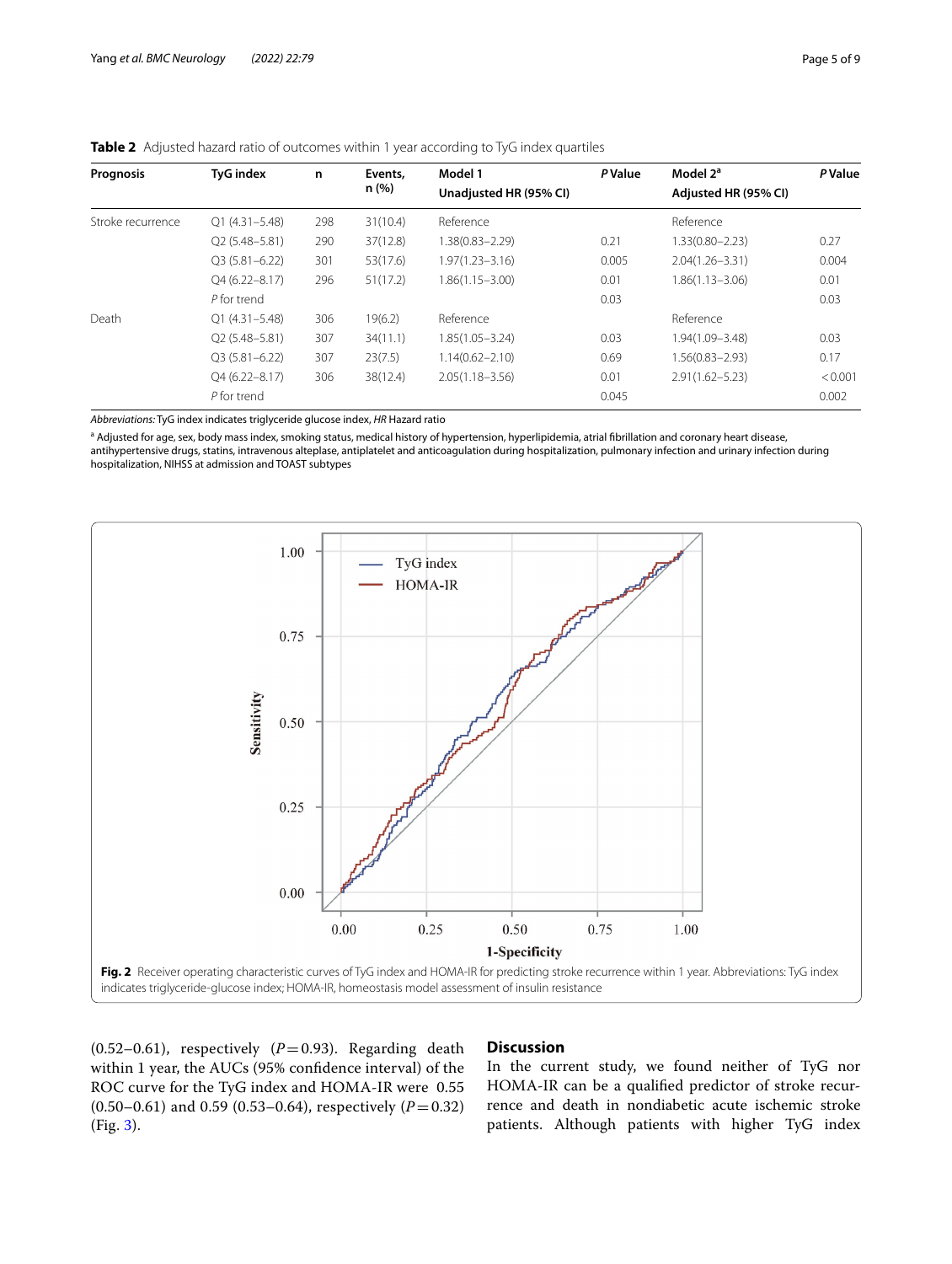

<span id="page-5-0"></span>quartile showed a higher risk of stroke recurrence and death within 1 year, from the viewpoint of clinical relevance, the curves in ROC analysis are drawn close to the diagonal line and area under curves of both TyG and HOMA-IR are relatively small (0.56 and 0.57), and thus their values of predicting stroke recurrence and death are judged to be low.

The rate of stroke recurrence within 1 year was 14.5%, which was higher than that in other countries [[15\]](#page-7-14) and similar to that in China [[16,](#page-7-15) [17](#page-7-16)]. China National Stroke Registry (CNSR) study conducted between September 2007 and August 2008 showed the rate of stroke recurrence within 1 year was 19.3% [\[17](#page-7-16)]. Nanjing Stroke Registry demonstrated that the stroke recurrence rate within 1 year was 11.2% [[16\]](#page-7-15). Several reasons might explain for the higher risk of stroke recurrence in China. Firstly, the prescription of secondary preventive medications at discharge and persistence of secondary preventive medications after stroke in China were lower than other countries [\[18–](#page-7-17)[21\]](#page-7-18). Secondly, insulin resistance was associated with atherosclerosis [\[22,](#page-7-19) [23\]](#page-7-20). Intracranial artery stenoses was found commonly among stroke patients in Asian [\[24](#page-7-21)–[26\]](#page-7-22). Intracranial stenosis or occlusion after acute cerebral ischemia was associated with higher risk of stroke recurrence  $[26]$  $[26]$ . The rate of stroke recurrence was 14.5% in this study, which probably refected a high proportion of intracranial stenosis.

Glucose clamp technique is the gold standard test for quantifying insulin resistance [\[27\]](#page-7-23), but it is limited to research purposes because of being complicated, timeconsuming and expensive. HOMA-IR based on insulin and glucose was developed as a convenient method for measuring insulin resistance, which refected insulin resistance mainly in the liver  $[28]$  $[28]$ . The TyG index based on the triglyceride and glucose was even simpler to calculate, which refected insulin resistance mainly in the skeletal muscle [[29](#page-7-25), [30](#page-7-26)].

Previous studies showed that TyG index was better associated with carotid atherosclerosis [\[7](#page-7-6)], nonalcoholic fatty liver disease [[31\]](#page-7-27), diabetes [[8](#page-7-7)] and coronary artery atherosclerosis [\[6](#page-7-5)] than HOMA-IR. Previous studies also demonstrated that compared with the HOMA-IR, TyG index had higher sensitivity and lower specifcity for recognizing insulin resistance among apparently healthy subjects [[4\]](#page-7-3). However, our study showed that the predictive value of TyG index and HOMA-IR was similar in predicting stroke recurrence within 1 year. Caution is still required in our interpretations because fasting triglyceride and glucose were not measured at the same day. Further studies are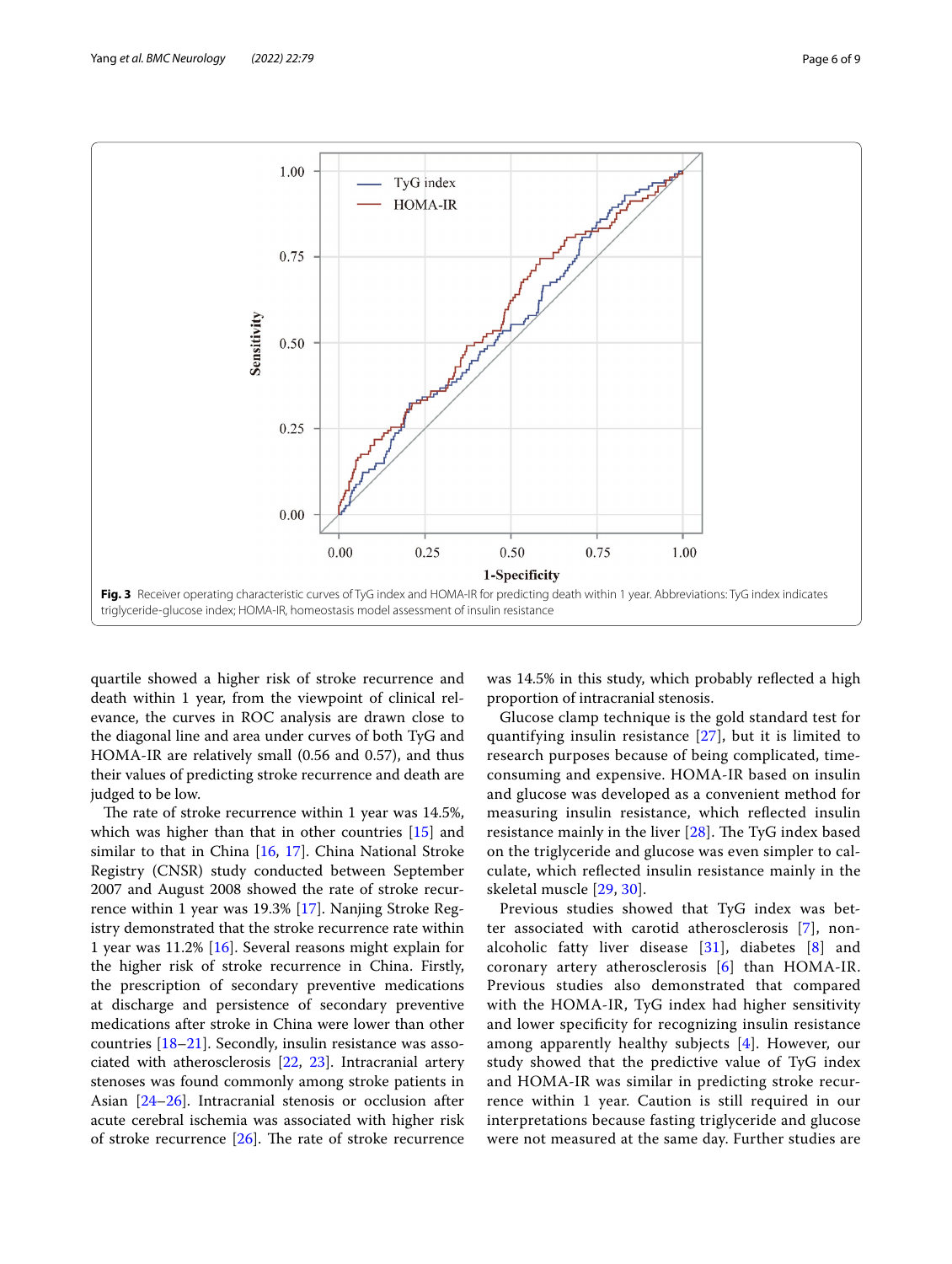needed to compare the predictive value of TyG index and HOMA-IR on stroke recurrence after nondiabetic acute ischemic stroke.

Although the mechanism underlying the association between the TyG index and stroke recurrence has not been clarified clearly, which may be related to insulin resistance. Insulin resistance was a syndrome that was associated with a clustering of metabolic disorders [[32](#page-7-28)]. Insulin resistance was associated with obesity, diabetes mellitus, hypertension, hyperlipemia, inflammation, and atherosclerosis [[32,](#page-7-28) [33\]](#page-7-29),which were important risk factors of stroke recurrence [[34\]](#page-7-30). Additionally, our previous studies showed insulin resistance measured by post-glucose load measures was associated with stroke recurrence [[35](#page-7-31)], which was in line with TyG index in this analysis. Several potential mechanisms might account for the association between TyG index and insulin resistance. First, insulin resistance was associated with higher levels of triglyceride [[36](#page-7-32)]. In return, serum levels of triglyceride was associated with insulin action in non-insulin-dependent diabetes mellitus populations [[37\]](#page-7-33). Experiments showed that relative inability to store triglyceride in the subcutaneous depot might indicate a mechanism contributing to insulin resistance in the setting of obesity [[38](#page-7-34)]. Second, hyperglycemia might impair insulin sensitivity [\[39\]](#page-8-0).

There were several limitations in this study. First, among the 2105 nondiabetic acute ischemic stroke patients, 920 (43.7%) were excluded because they were not tested for fasting glucose, triglycerides or insulin or lost to follow-up at 1 year. However, the baseline characteristics between patients included and those excluded were almost balanced. Second, compared with acute ischemic stroke patients in western countries, those in China had a higher incidence of large artery atherosclerosis. This indicated that our findings may not apply to other populations of patients with acute ischemic stroke. Third, selection bias may have existed because most of the patients was mild ischemic stroke in our study. As a standard oral glucose tolerance test was required in all the patients without prior diabetes mellitus in the ACROSS-China registry, several patients with severe clinical symptom could not complete the oral glucose tolerance test and were excluded. Fourth, the fasting triglyceride used to calculate TyG index was measured by first overnight fasting venous blood samples. The fasting insulin and fasting glucose were measured on  $14 \pm 3$  days after stroke or before discharge. However, fasting glucose measured on  $14 \pm 3$  days after stroke or before discharge may reduce the proportion of stress hyperglycemia [[40\]](#page-8-1).

Further studies about comparing the predictive value between TyG index and gold standard methods for insulin resistance are needed to confirm the results in other populations.

In conclusions, neither of TyG nor HOMA-IR can be a qualifed predictor of stroke recurrence in nondiabetic acute ischemic stroke patients.

#### **Supplementary Information**

The online version contains supplementary material available at [https://doi.](https://doi.org/10.1186/s12883-022-02588-3) [org/10.1186/s12883-022-02588-3](https://doi.org/10.1186/s12883-022-02588-3).

<span id="page-6-0"></span>**Additional fle 1: Table1.** Baseline characteristics of nondiabetic acute ischemic stroke patients included versus not included. **Table 2.** Characteristics of nondiabetic acute ischemic stroke patients without cardioembolism according to TyG index quartiles. **Table 3.** Adjusted hazard ratio of outcomes within 1 year according to TyG index quartiles in nondiabetic acute ischemic stroke patients without cardioembolism.

#### **Authors' contributions**

XMY and GYW: study concept and design, analysis and interpretation of data, drafting of the manuscript, and served as the equally contributing frst authors of the manuscript. JJ, AXW, XLZ, QJ and HL: acquisition of data, analysis and interpretation of data. XM, XQZ and LPL: acquisition of data and revision of the manuscript. YJW and YLW: obtaining funding, study concept and design, study supervision or coordination, revision of the drafting of the manuscript. All authors read and approved the fnal manuscript.

#### **Funding**

The study was supported by grants from the National Natural Science Foundation of China (81,870,905); the National Natural Science Foundation of China (U20A20358); Chinese Academy of Medical Sciences Innovation Fund for Medical Sciences (2019-I2M-5–029); Capital's Funds for Health Improvement and Research (2020-1-2041); the National Natural Science Foundation of China (No. 81825007); Beijing Outstanding Young Scientist Program (No. BJJWZYJH01201910025030); Youth Beijing Scholar Program (No.010).

#### **Availability of data and materials**

The datasets during and/or analysed during the current study available from the corresponding author on reasonable request.

#### **Declarations**

#### **Ethics approval and consent to participate**

The study complied with the Declaration of Helsinki, and protocol was approved by the IRB of Beijing Tiantan Hospital, Capital Medical University. All patients or their legal representatives provided written informed consent.

### **Consent for publication**

Not applicable

#### **Competing interests**

The author(s) declared no potential conficts of interest with respect to the research, authorship, and/or publication of this article.

#### **Author details**

<sup>1</sup> Department of Neurology, Beijing Tiantan Hospital, Capital Medical University, No.119, South 4th Ring West Road, Fengtai District, Beijing 100070, China. 2 <sup>2</sup>China National Clinical Research Center for Neurological Diseases, Beijing, China. <sup>3</sup> Department of Neurology, Beijing Jishuitan Hospital, Beijing, China.<br><sup>4</sup> Advanced Innovation Center for Human Brain Protection. Canital Medical Advanced Innovation Center for Human Brain Protection, Capital Medical University, Beijing, China.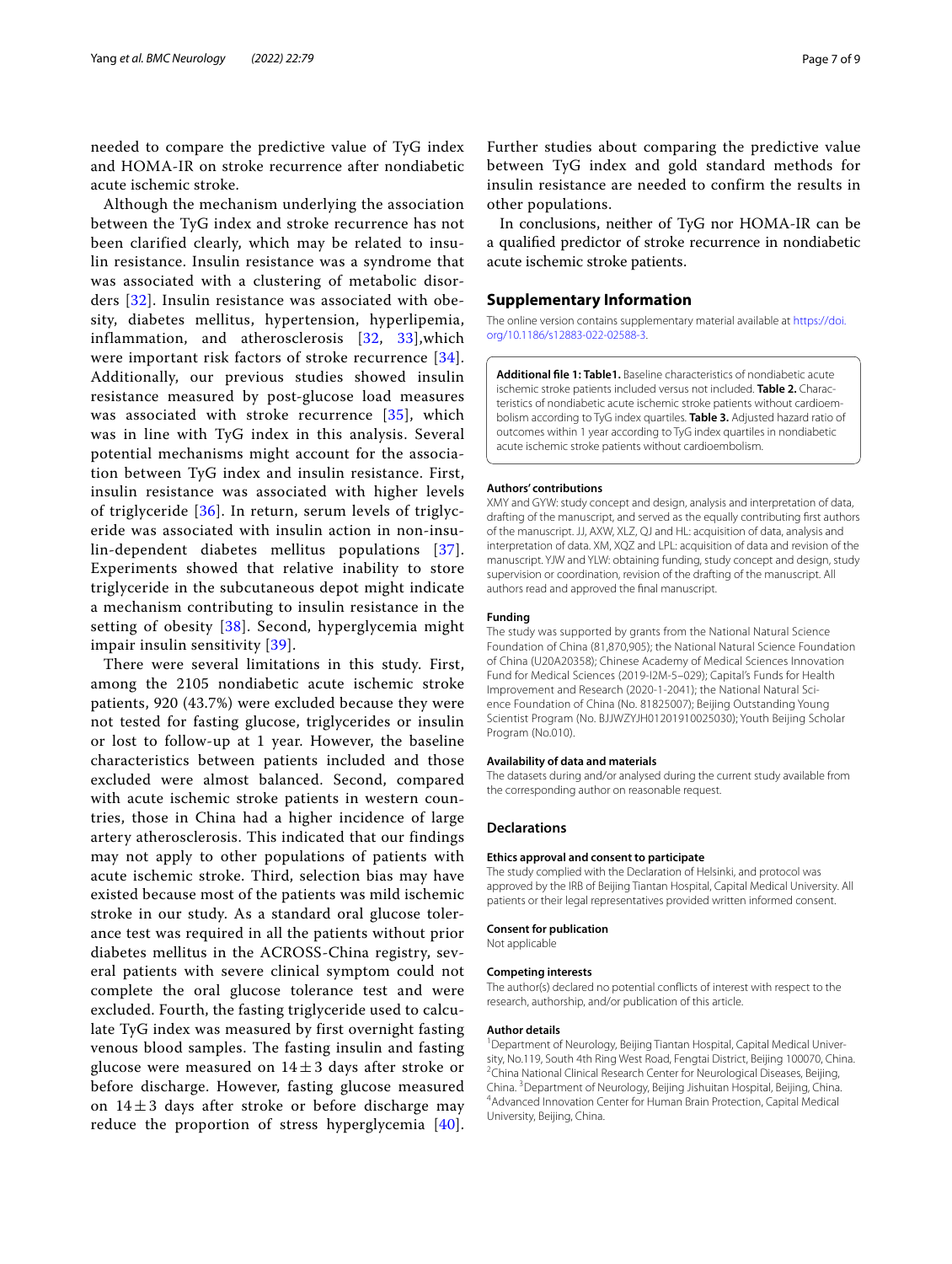Received: 18 June 2021 Accepted: 31 January 2022

#### **References**

- <span id="page-7-0"></span>Bonora E, Kiechl S, Willeit J, Oberhollenzer F, Egger G, Targher G, Alberiche M, Bonadonna RC, Muggeo M. Prevalence of insulin resistance in metabolic disorders: the bruneck study. Diabetes. 1998;47:1643–9.
- <span id="page-7-1"></span>2. Kernan WN, Inzucchi SE, Viscoli CM, Brass LM, Bravata DM, Shulman GI, McVeety JC, Horwitz RI. Impaired insulin sensitivity among nondiabetic patients with a recent TIA or ischemic stroke. Neurology. 2003;60:1447–51.
- <span id="page-7-2"></span>3. Jing J, Pan Y, Zhao X, Zheng H, Jia Q, Mi D, Chen W, Li H, Liu L, Wang C, et al. Insulin resistance and prognosis of nondiabetic patients with ischemic stroke: The ACROSS-China study (abnormal glucose regulation in patients with acute stroke across China). Stroke. 2017;48:887–93.
- <span id="page-7-3"></span>4. Simental-Mendía LE, Rodríguez-Morán M, Guerrero-Romero F. The product of fasting glucose and triglycerides as surrogate for identifying insulin resistance in apparently healthy subjects. Metab Syndr Relat Disord. 2008;6:299–304.
- <span id="page-7-4"></span>5. Guerrero-Romero F, Villalobos-Molina R, Jiménez-Flores JR, Simental-Mendia LE, Méndez-Cruz R, Murguía-Romero M, Rodríguez-Morán M. Fasting triglycerides and glucose index as a diagnostic test for insulin resistance in young adults. Arch Med Res. 2016;47:382–7.
- <span id="page-7-5"></span>6. Kim MK, Ahn CW, Kang S, Nam JS, Kim KR, Park JS. Relationship between the triglyceride glucose index and coronary artery calcifcation in Korean adults. Cardiovasc Diabetol. 2017;16:108.
- <span id="page-7-6"></span>7. Irace C, Carallo C, Scavelli FB, De Franceschi MS, Esposito T, Tripolino C, Gnasso A. Markers of insulin resistance and carotid atherosclerosis. A comparison of the homeostasis model assessment and triglyceride glucose index. Int J Clin Pract. 2013;67:665–72.
- <span id="page-7-7"></span>8. Lee SH, Kwon HS, Park YM, Ha HS, Jeong SH, Yang HK, Lee JH, Yim HW, Kang MI, Lee WC, et al. Predicting the development of diabetes using the product of triglycerides and glucose: the Chungju Metabolic Disease Cohort (CMC) study. PLoS ONE. 2014;9:e90430.
- <span id="page-7-8"></span>9. Tohidi M, Baghbani-Oskouei A, Ahanchi NS, Azizi F, Hadaegh F. Fasting plasma glucose is a stronger predictor of diabetes than triglycerideglucose index, triglycerides/high-density lipoprotein cholesterol, and homeostasis model assessment of insulin resistance: tehran lipid and glucose study. Acta Diabetol. 2018;55:1067–74.
- <span id="page-7-9"></span>10. Jia Q, Zheng H, Zhao X, Wang C, Liu G, Wang Y, Liu L, Li H, Zhong L, Wang Y, et al. Abnormal glucose regulation in patients with acute stroke across China: prevalence and baseline patient characteristics. Stroke. 2012;43:650–7.
- <span id="page-7-10"></span>11. Stroke--1989. Recommendations on stroke prevention, diagnosis, and therapy. Report of the WHO Task Force on Stroke and other Cerebrovascular Disorders. *Stroke*. 1989;20:1407–1431.
- <span id="page-7-11"></span>12. Adams HP Jr, Bendixen BH, Kappelle LJ, Biller J, Love BB, Gordon DL, Marsh EE 3rd. Classifcation of subtype of acute ischemic stroke. Defnitions for use in a multicenter clinical trial. TOAST. Trial of Org 10172 in Acute Stroke Treatment. Stroke. 1993;24:35–41.
- <span id="page-7-12"></span>13. Matthews DR, Hosker JP, Rudenski AS, Naylor BA, Treacher DF, Turner RC. Homeostasis model assessment: insulin resistance and beta-cell function from fasting plasma glucose and insulin concentrations in man. Diabetologia. 1985;28:412–9.
- <span id="page-7-13"></span>14. Pan Y, Chen W, Jing J, Zheng H, Jia Q, Li H, Zhao X, Liu L, Wang Y, He Y, et al. Pancreatic beta-cell function and prognosis of nondiabetic patients with ischemic stroke. Stroke. 2017;48:2999–3005.
- <span id="page-7-14"></span>15. Feng W, Hendry RM, Adams RJ. Risk of recurrent stroke, myocardial infarction, or death in hospitalized stroke patients. Neurology. 2010;74:588–93.
- <span id="page-7-15"></span>16. Xu G, Liu X, Wu W, Zhang R, Yin Q. Recurrence after ischemic stroke in chinese patients: impact of uncontrolled modifable risk factors. Cerebrovasc Dis. 2007;23:117–20.
- <span id="page-7-16"></span>17. Deng YX, Wang YL, Gao BQ, Wang CX, Zhao XQ, Liu LP, Wang AX, Zhou Y, Liu GF, Du WL, et al. Age diferences in clinical characteristics, health care, and outcomes after ischemic stroke in China. CNS Neurosci Ther. 2012;18:819–26.
- <span id="page-7-17"></span>18. Ji R, Liu G, Shen H, Wang Y, Li H, Peterson E, Wang Y. Persistence of secondary prevention medications after acute ischemic stroke or transient

ischemic attack in Chinese population: data from China National Stroke Registry. Neurol Res. 2013;35:29–36.

- 19. Zhang J, Gong Y, Zhao Y, Jiang N, Wang J, Yin X. Post-stroke medication adherence and persistence rates: a meta-analysis of observational studies. J Neurol. 2019;268(6):2090.
- 20. Bushnell CD, Olson DM, Zhao X, Pan W, Zimmer LO, Goldstein LB, Alberts MJ, Fagan SC, Fonarow GC, Johnston SC, et al. Secondary preventive medication persistence and adherence 1 year after stroke. Neurology. 2011;77:1182–90.
- <span id="page-7-18"></span>21. Qin H, Chen Y, Liu G, Turnbull I, Zhang R, Li Z, Wang Y, Liu L, Zhao X, Chen Z, et al. Management characteristics and prognosis after stroke in China: fndings from a large nationwide stroke registry. Stroke Vasc Neurol. 2020;6:1.
- <span id="page-7-19"></span>22. Pané A, Conget I, Boswell L, Ruiz S, Viñals C, Perea V, Giménez M, Cofán M, Blanco J, Vinagre I, et al. Insulin resistance is associated with preclinical carotid atherosclerosis in patients with type 1 diabetes. Diabetes Metab Res Rev. 2020;7:e3323.
- <span id="page-7-20"></span>23. Di Pino A, DeFronzo RA. Insulin resistance and atherosclerosis: implications for insulin-sensitizing agents. Endocr Rev. 2019;40:1447–67.
- <span id="page-7-21"></span>24. Sacco RL, Kargman DE, Gu Q, Zamanillo MC. Race-ethnicity and determinants of intracranial atherosclerotic cerebral infarction. The northern manhattan stroke study. Stroke. 1995;26:14–20.
- 25. Wong LK. Global burden of intracranial atherosclerosis. Int J Stroke. 2006;1:158–9.
- <span id="page-7-22"></span>26. Wang Y, Zhao X, Liu L, Soo YO, Pu Y, Pan Y, Wang Y, Zou X, Leung TW, Cai Y, et al. Prevalence and outcomes of symptomatic intracranial large artery stenoses and occlusions in China: the Chinese Intracranial Atherosclerosis (CICAS) Study. Stroke. 2014;45:663–9.
- <span id="page-7-23"></span>27. DeFronzo RA, Tobin JD, Andres R. Glucose clamp technique: a method for quantifying insulin secretion and resistance. Am J Physiol. 1979;237:E214-223.
- <span id="page-7-24"></span>28. Tripathy D, Almgren P, Tuomi T, Groop L. Contribution of insulin-stimulated glucose uptake and basal hepatic insulin sensitivity to surrogate measures of insulin sensitivity. Diabetes Care. 2004;27:2204–10.
- <span id="page-7-25"></span>29. Kelley DE, Goodpaster BH. Skeletal muscle triglyceride. An aspect of regional adiposity and insulin resistance. Diabetes Care. 2001;24:933–41.
- <span id="page-7-26"></span>30. Riboldi BP, Luft VC, de Castilhos CD, de Cardoso LO, Schmidt MI, Barreto SM, de Sander MF, Alvim SM, Duncan BB. Glucose and triglyceride excursions following a standardized meal in individuals with diabetes: ELSA-Brasil study. Cardiovasc Diabetol. 2015;14:21.
- <span id="page-7-27"></span>31. Lee SB, Kim MK, Kang S, Park K, Kim JH, Baik SJ, Nam JS, Ahn CW, Park JS. Triglyceride glucose index is superior to the homeostasis model assessment of insulin resistance for predicting nonalcoholic fatty liver disease in Korean adults. Endocrinol Metab (Seoul). 2019;34:179–86.
- <span id="page-7-28"></span>32. DeFronzo RA, Ferrannini E. Insulin resistance. A multifaceted syndrome responsible for NIDDM, obesity, hypertension, dyslipidemia, and atherosclerotic cardiovascular disease. Diabetes Care. 1991;14:173–94.
- <span id="page-7-29"></span>33. Kernan WN, Inzucchi SE, Viscoli CM, Brass LM, Bravata DM, Horwitz RI. Insulin resistance and risk for stroke. Neurology. 2002;59:809–15.
- <span id="page-7-30"></span>34. Kernan WN, Ovbiagele B, Black HR, Bravata DM, Chimowitz MI, Ezekowitz MD, Fang MC, Fisher M, Furie KL, Heck DV, et al. Guidelines for the prevention of stroke in patients with stroke and transient ischemic attack: a guideline for healthcare professionals from the American Heart Association/American Stroke Association. Stroke. 2014;45:2160–236.
- <span id="page-7-31"></span>35. Pan Y, Jing J, Chen W, Zheng H, Jia Q, Mi D, Li H, Zhao X, Liu L, Wang C, et al. Post-Glucose load measures of insulin resistance and prognosis of nondiabetic patients with ischemic stroke. J Am Heart Assoc. 2017;6:e004990.
- <span id="page-7-32"></span>36. Abbasi F, McLaughlin T, Lamendola C, Yeni-Komshian H, Tanaka A, Wang T, Nakajima K, Reaven GM. Fasting remnant lipoprotein cholesterol and triglyceride concentrations are elevated in nondiabetic, insulin-resistant, female volunteers. J Clin Endocrinol Metab. 1999;84:3903–6.
- <span id="page-7-33"></span>37. Taniguchi A, Fukushima M, Sakai M, Kataoka K, Nagata I, Doi K, Arakawa H, Nagasaka S, Tokuyama K, Nakai Y. The role of the body mass index and triglyceride levels in identifying insulin-sensitive and insulin-resistant variants in Japanese non-insulin-dependent diabetic patients. Metabolism. 2000;49:1001–5.
- <span id="page-7-34"></span>38. Allister CA, Liu LF, Lamendola CA, Craig CM, Cushman SW, Hellerstein MK, McLaughlin TL. In vivo 2H2O administration reveals impaired triglyceride storage in adipose tissue of insulin-resistant humans. J Lipid Res. 2015;56:435–9.